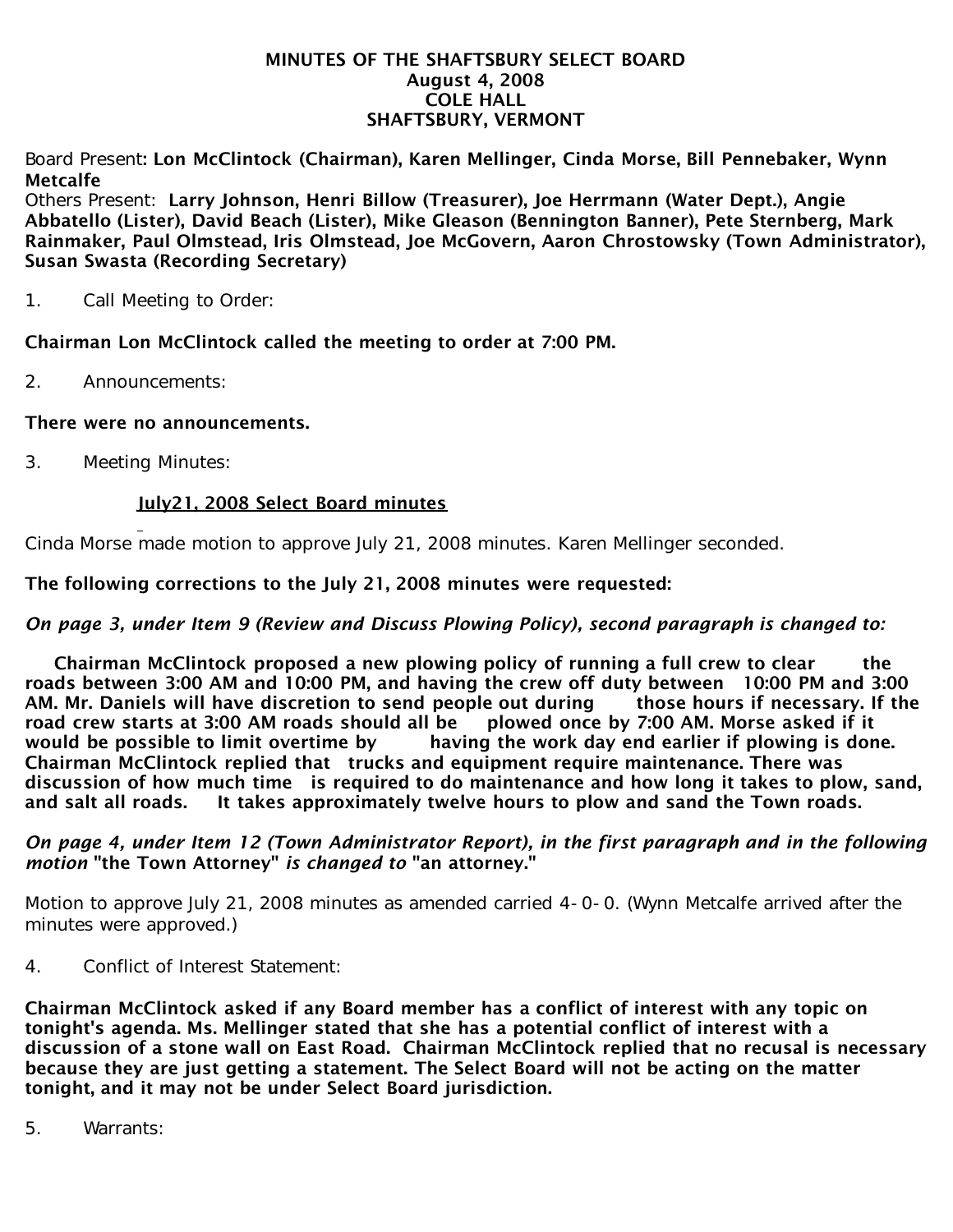The following warrants were presented for approval:

# Payroll Warrant #4: \$ 6,867.25

Ms. Morse made motion to pay PR Warrant #4. Ms. Mellinger seconded. Motion carried 5-0-0.

# Payroll Warrant #5: \$ 8,001.55

Ms. Morse made motion to pay PR Warrant #5. Bill Pennebaker seconded. Motion carried 5-0-0.

## General Warrant AP#3: \$35,133.08 (BCRC, truck parts, roadside mowing, landfill venting engineer, fuel)

Ms. Morse made motion to pay AP Warrant #3. Ms. Mellinger seconded. Motion carried 5-0-0.

# General Warrant AP#4: \$ 3,617.77 (misc. small expenses)

Ms. Morse made motion to pay AP Warrant #4. Ms. Mellinger seconded. Motion carried 5-0-0.

6. Public Comments:

Joe McGovern of McGovern Masonry described the situation with a stone wall he has been building at an East Road property. Mr. McGovern stated that construction was stopped because the wall is 20 feet from the center of the road instead of 25 feet. He said that the owners, who could not be here tonight, sent a letter stating that the Town would have the right to remove the wall if the road ever needed to be widened.

Chairman McClintock noted that the Town zoning bylaws prohibit walls over three feet in height to be situated on rights of way. This seems to indicate that anything less than three feet is OK. This wall is two feet tall. He stated that the Planning Commission has control over changing bylaws, and if the Road Foreman has concerns he should inform the Planning Commission. Chairman McClintock said that the Select Board cannot tell the landowners that they can't build the wall.

Mr. McGovern stated that work had been stopped after a visit by Road Foreman Ron Daniels and Town Administrator Aaron Chrostowsky. He has received no violation letter from Zoning Administrator Tony Zazzaro. Chairman McClintock said that if the Zoning Administrator feels there is a violation he should issue a letter.

Mr. Chrostowsky said that construction of the wall would violate state statute, and he read the statute. Chairman McClintock replied that the Town has adopted a policy in its zoning bylaw. Ms. Mellinger noted that the statute specifies problems from runoff, which doesn't seem to apply in this case. Chairman McClintock said it is not a maintenance issue.

Mr. Metcalfe noted that other landowners had had to remove a wall from a right of way. Allowing a wall under three feet in height to be constructed on Town right of way could set a precedent. Chairman McClintock reiterated that the only policy is the current zoning bylaw. He would be happy to schedule a discussion of this policy on a future Select Board agenda.

Mr. Metcalfe asked if Town Attorney Rob Woolmington has been asked for input. Chairman McClintock replied that he has not, and it would be a good idea to seek his input. Ms. Morse recommended that Mr. Zazzaro be directed to get any opinions needed and speak to the landowner. After further discussion, Mr. McGovern was directed to contact Mr. Zazzaro on this matter because it is a zoning issue.

7. Water System Project Update: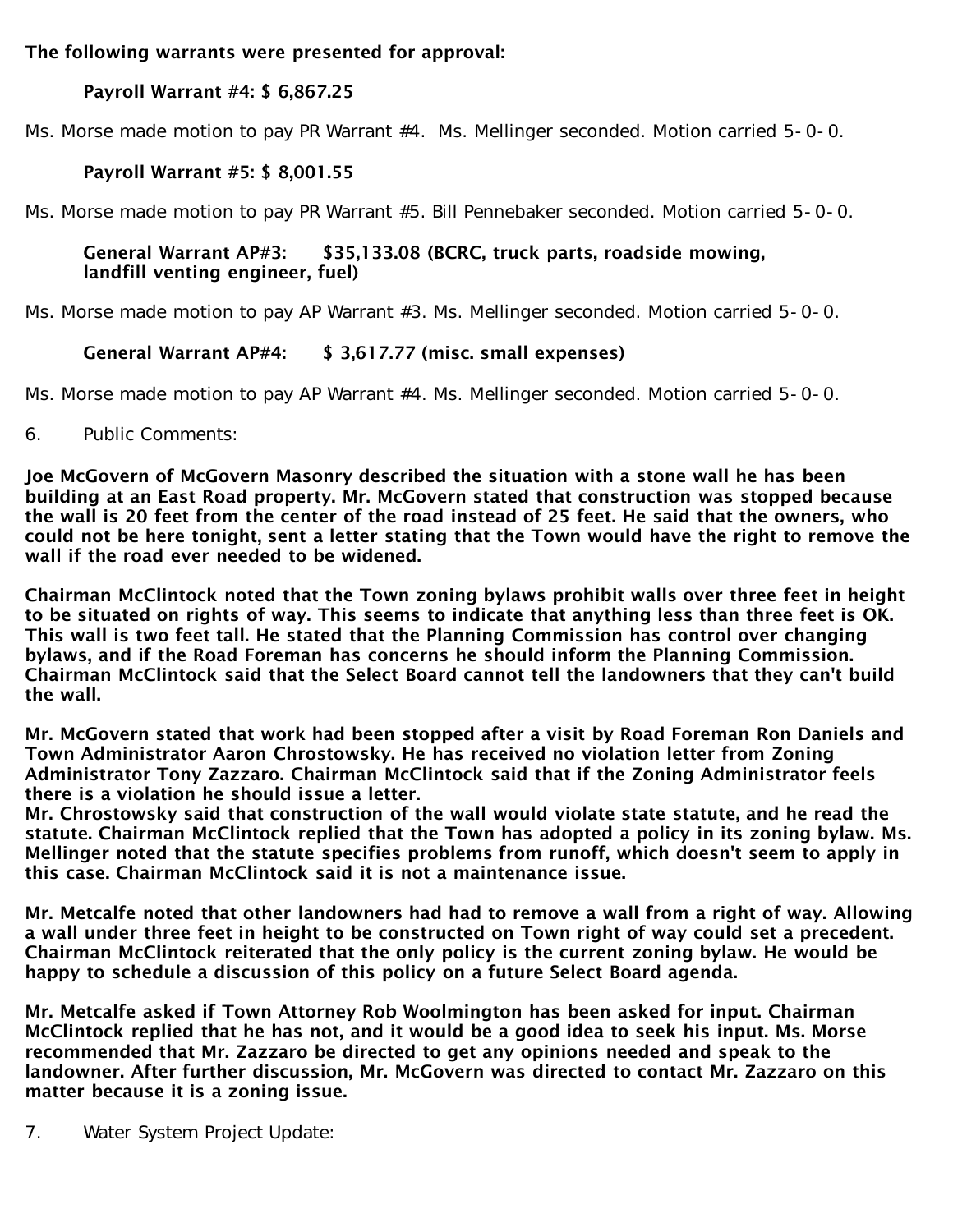Joe Herrmann distributed documents related to the water project. He described the easements for the upcoming water project. Chairman McClintock asked if the state has said how much will be approved for the project. Mr. Herrmann replied that they have not, but that a meeting is set for August 16. Mr. Chrostowsky added that they have been told that a loan will be issued.

Chairman McClintock asked for a cost estimate, and Mr. Herrmann replied that the approximate cost is \$425,000. He described the planned replacement of four-inch water mains with eight-inch mains in the Meadow Lane-Route 7A and Sycamore Lane-Church Street loops. Mr. Herrmann stated that easements have been arranged and the paperwork is being signed. He said the Town will be reimbursed by the state to have the water main cross Church Street. This will be done before the street is paved.

Mr. Metcalfe asked what will happen if the project cost exceeds \$425,000. Mr. Herrmann replied that it will be scaled back, or the Water Department will do part of the work themselves. He said that engineer Mark Youngstrom will have a more accurate project figure next week. Mr. Herrmann confirmed that they will be asking for a fifty-year bond. Ms. Mellinger added that the project will be funded through a state loan with an interest rate that ranges from negative interest up to three percent interest, depending on average household income.

Mr. Metcalfe asked if it has been decided whether or not the project will be paid for by water users. Ms. Mellinger and Chairman McClintock stated that this has not been decided. Chairman McClintock noted that the project will serve 301 water system users. Ms. Morse said that the whole Town may be willing to fund the project if there is significant public benefit.

The meeting with Mark Youngstrom will provide needed information on cost and timeline. Everyone agreed on the importance of informing residents about the project before the bond vote. A Water Board meeting will be scheduled. Ms. Mellinger agreed to write a letter to the editor about the project and the importance of the meeting. Mr. Chrostowsky said that a state representative is willing to attend the meeting.

8. Reappraisal Agreement:

Town Listers Angie Abbatello and David Beach came to the table for the discussion. Chairman McClintock reported that the Listers had sent letters to all of the appraisers approved by the state, and had received four proposals. One had been chosen by a 2-1 vote. Ms. Abbatello stated that they had chosen the bid of Ed Cladfelter of APAS, at a cost of \$156,500. She said that they are familiar with Mr. Cladfelter and that he uses the system that they have been using. APAS had the second lowest bid. The lowest bidder, at \$154,500, uses a different system.

Ms. Mellinger asked if reappraisal will start right away. Ms. Abbatello replied that it will begin right away and extend through 2010. She asked that any questions from residents on reappraisal be directed to the listers, and noted that the state has ordered the reappraisal; it is not the Town's choice.

Ms. Morse asked some questions on the APAS proposal. She noted that it says sketches will be done of "major" properties, and asked what that means. Ms. Abbatello replied that sketches will be done of all properties. Ms. Morse and Ms. Mellinger suggested that "major" be removed so that it's clear that all properties will have sketches.

Ms. Morse asked about Internet compatibility of the data. Mr. Beach replied that they do not know if APAS data will be Internet compatible. He would like to ask if it is compatible, and find out how much it would cost to make it compatible if it is not. Ms. Abbatello said that she wants to get moving on the reappraisal, and does not want to start adding anything else.

Chairman McClintock and Mr. Chrostowsky said that Internet compatibility is a separate issue. Mr. Pennebaker said that if it could be done at no cost he could see a benefit. He asked about costs in addition to the \$156,500. Ms. Abbatello estimated additional costs of \$40,000-\$50,000.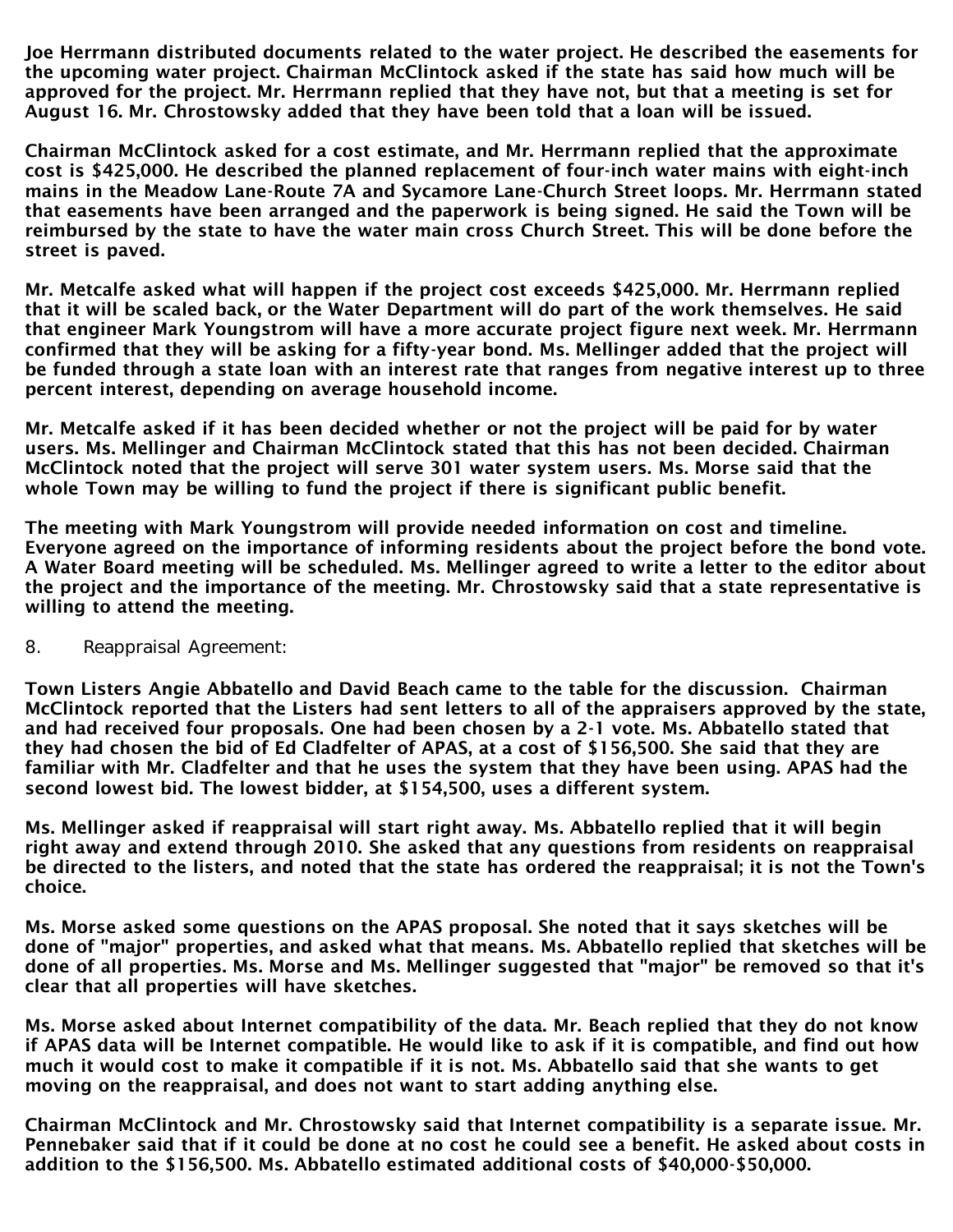#### Ms. Morse said she thinks they should at least ask about Internet compatibility. She asked if there is any incentive to finish sooner. Ms. Abbatello replied that there is not. Mr. Pennebaker said they should go ahead with the proposal, but ask about Internet compatibility.

Mr. Metcalfe made motion to approve the reappraisal contract from APAS, as recommended by the Board of Listers. Ms. Mellinger seconded.

#### Ms. Morse amended the motion to include the stipulation that the word "major" be redacted from paragraph I.C.a. of the contract. Other Board members agreed.

Motion to approve the reappraisal contract from APAS, as recommended by the Board of Listers, provided that the word "major" be redacted from paragraph I.C.a. of the contract, carried 5-0-0. There was a brief discussion of the state's agenda concerning reappraisals and the Vermont League of Cities and Towns (VLCT) recommendations on reappraisal. Mr. Beach stated that extensions on reappraisal have been granted in the past, and he thinks they need to be careful about the state's agenda.

9. Brush Pile Fee Schedule:

Mr. Pennebaker stated the Solid Waste Committee recommends a brush disposal fee of \$5.00 per cubic yard, which would cover the cost of tub grinding. A bag of yard trimmings would be free, a pickup truck load would be \$10.00, a one-ton truckload \$20.00, and other truckloads calculated per cubic yard. Ms. Mellinger noted that tub grinding costs increased from \$2000 to \$8000 this year.

10. New Access Sticker Fees:

Mr. Pennebaker stated that Town transfer station management costs had increased 8% this year, so the Solid Waste Committee recommends higher access sticker fees to help cover costs. They propose a cost of \$10.00 per sticker. Ms. Mellinger noted that metal disposal is still free, and that a Swap Shed will be opening on October 1. There will be no increases in the Pay as You Throw (PAYT) fee. Ms. Morse asked if the PAYT fee covers the cost of disposal and attendant's salary, and Ms. Mellinger replied that it does.

Ms. Morse made motion to adopt the brush disposal and access sticker fees as recommended by the Solid Waste Committee, effective September 1, 2008.

Paul Olmstead asked about the problem of dumping brush on vacant lots if a fee is imposed. Mr. Pennebaker replied that there had been no increase in dumping when PAYT was instituted, so they don't expect a problem.

Mr. Pennebaker seconded the motion to approve fees. Motion carried 5-0-0.

11. Budget Accounting Method:

Chairman McClintock reported that he, Ms. Morse, and Mr. Chrostowsky had a very productive meeting on accounting with VLCT consultant Bill Hall. The Town has been using a cash system which closes the books on June 30, making it difficult to accurately account for June and July revenue and expenses. If a modified accrual system were to be used instead, the books could be left open for up to sixty additional days. As late bills and revenue come in, they could still be included in the old fiscal year, to give a more accurate picture of income and expenses.

Chairman McClintock said that if they leave the books open until August 31, they will know exactly what the deficit is. Mr. Hall believes this can be done without undue expenditure of time. Chairman McClintock supports this move because expenses from 2007 contributed to the 2008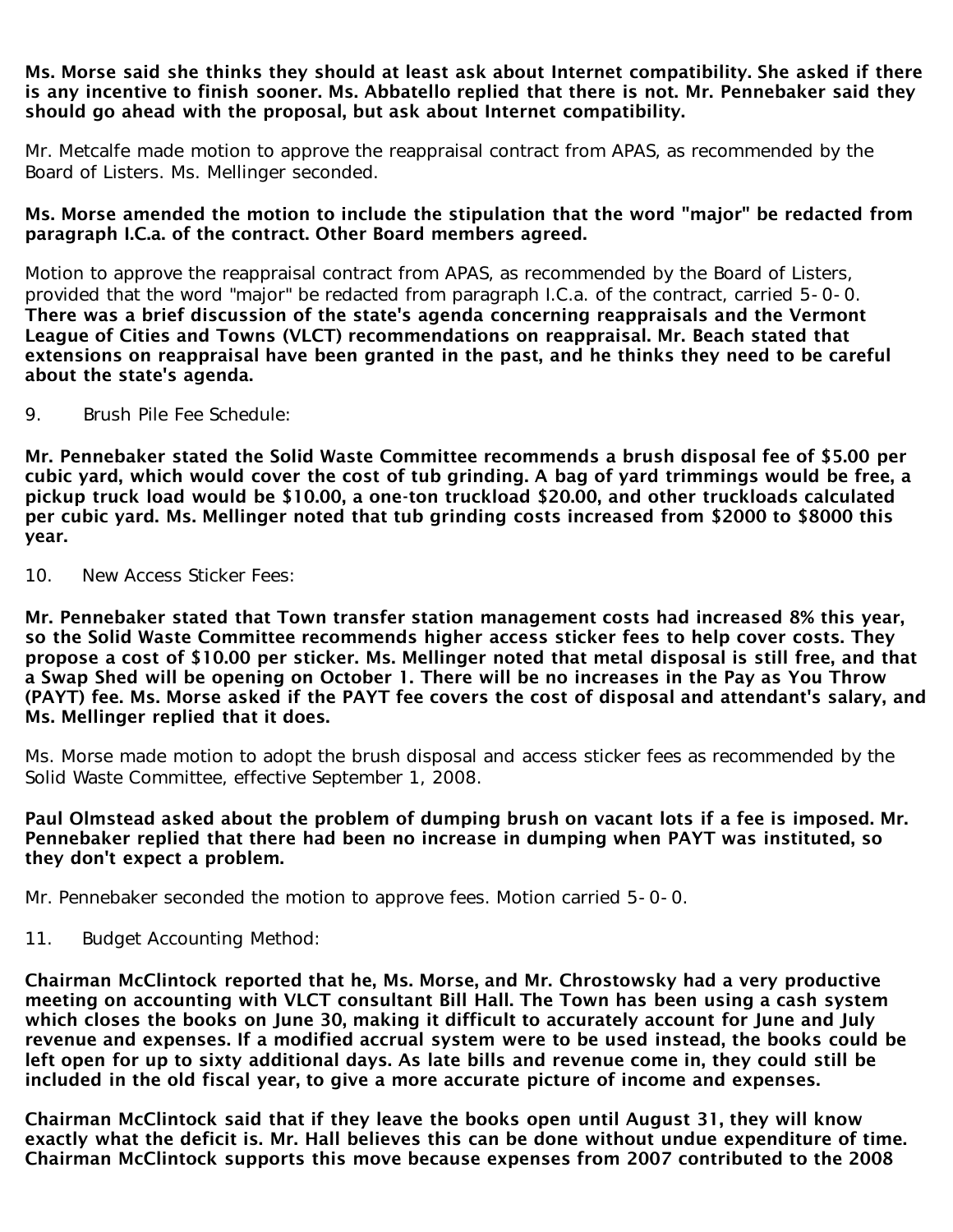deficit, and if they continue as is, the 2009 deficit will be even higher. If they keep the books open any taxes that come in could offset the deficit. Ms. Morse agreed that switching to a modified accrual system is a good idea. She said that Mr. Hall will submit a proposal with costs of working with them on this.

Mr. Metcalfe asked Treasurer Henri Billow her views on changing accounting systems. She said they have been using a cash system for eighteen years with no one questioning it, but she is willing to try a new system. Mr. Pennebaker said he is not against it, but it does not solve budget projections based on increased costs. Chairman McClintock stated that they need to do this to have more accurate budgets, but still need to deal with expenditures. Ms. Mellinger agreed that she would rather have clearer numbers. Ms. Morse said they should have a proposal from Mr. Hall by the next meeting. Chairman McClintock said the work would be done by September 1.

12. Budget Deficit Reduction Plan:

Mr. Metcalfe recommended changing the Town tax rate as the cleanest way to take care of the deficit. He stated that, after deducting the fund balance and paving savings, the tax increase would be \$15 on a \$100,000 home. As a taxpayer, he would rather pay this than lose services.

Chairman McClintock went over a list of numbers that reflected the cost of deficit reduction to property owners if the fund balance and paving were deducted, if the fund balance or paving alone were deducted, and if neither amount were deducted. The amounts ranged from about \$15 to \$30 per \$100,000 home.

Mr. Metcalfe made motion to pay the deficit by first deducting the fund balance and paving amounts, then raising the tax rate, at a cost of about \$15.50 per \$100,000 home. Mr. Pennebaker seconded.

Ms. Morse noted that there are two problems -- the deficit and underbudgeting for 2009. She believes the paving savings will be needed to address the underbudget. Mr. Metcalfe said that other things, such as calcium chloride, could be adjusted. Chairman McClintock stated that the paving amount has already been taken out of the budget. so should be used for the deficit. He suggested carrying the \$11,000 fund balance forward and just using the paving deduction. Chairman McClintock noted that the voters will be making the decision, so this discussion is just for Board consensus.

Mr. Chrostowsky stated that he had gone over heating oil and diesel fuel figures, and that they will go \$24,000 over budget. Ms. Mellinger noted that the school and Town tax rates will be going up. She thinks they need to take another look at the 2009 budget, and that it's too easy to add a few cents to the tax rate. Mr. Metcalfe replied that they had worked incredibly hard on the budget, and he does not think the savings are there. Chairman McClintock and Ms. Morse agreed that they would prefer to address the deficit with a tax rate increase rather than cutbacks.

Chairman McClintock asked Ms. Mellinger if she would like an opportunity to come up with an alternative proposal. She asked if she would have Board approval to talk with department heads, and it was agreed that she would. Mr. Metcalfe offered to help, as did Shaftsbury resident Larry Johnson. Mr. Johnson noted that Board members don't represent the full spectrum on ideas of things that should be cut. Paul Olmstead commented that Ms. Mellinger makes good points, but that he would like to see a number and get rid of the deficit this year.

It was agreed to defer action on Mr. Metcalfe's motion.

13. Cole Hall Preservation Report:

Mr. Chrostowsky noted that Board members had received the report in their packets. He would like permission to work with the Facilities Committee on a historic preservation grant for Cole Hall. This would be a 50/50 grant. Ms. Mellinger said she is concerned that they not let too much